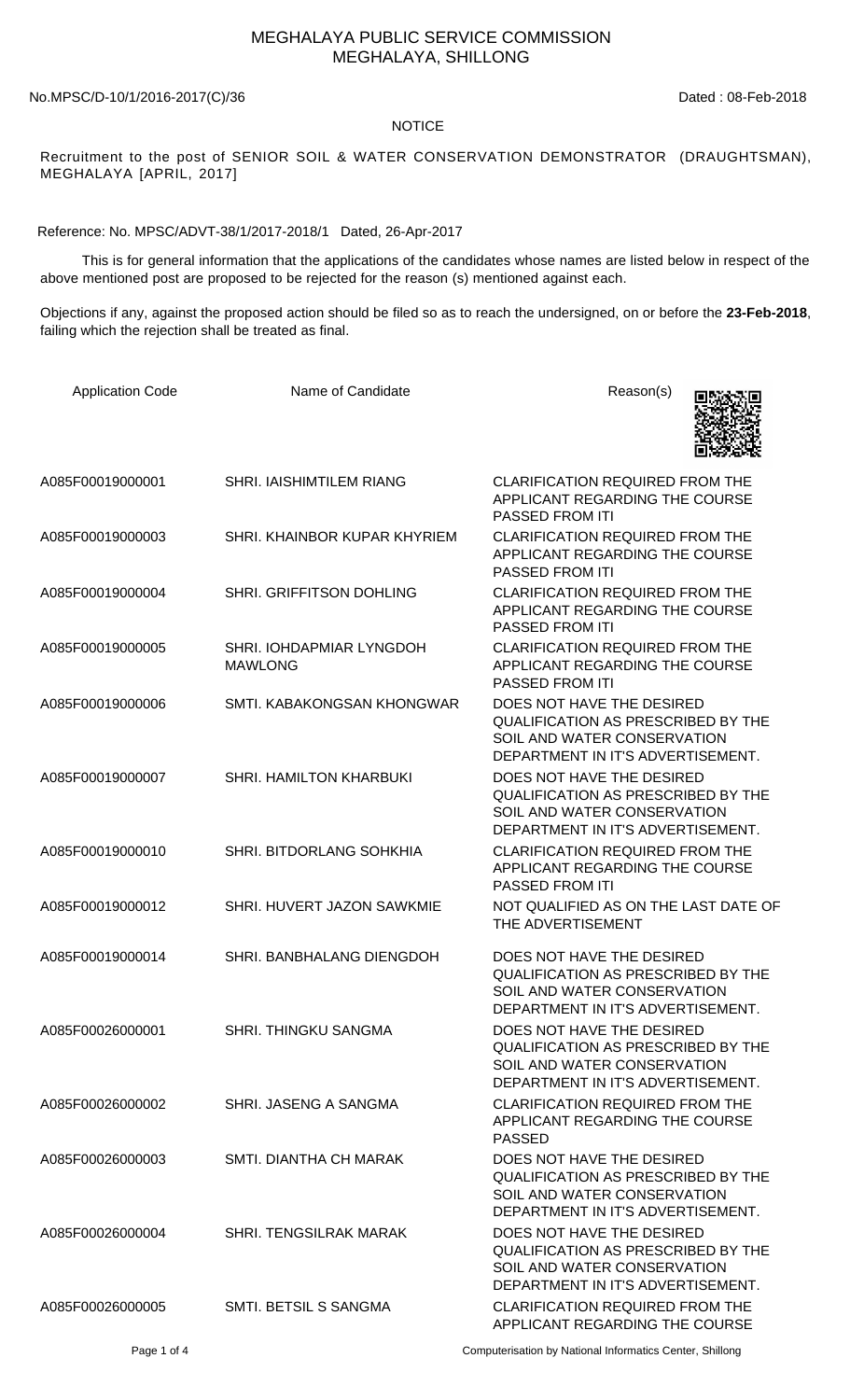

## PASSED

| A085F00026000006 | SHRI. ZENGGA N SANGMA        | DOES NOT HAVE THE DESIRED<br>QUALIFICATION AS PRESCRIBED BY THE<br>SOIL AND WATER CONSERVATION<br>DEPARTMENT IN IT'S ADVERTISEMENT.        |
|------------------|------------------------------|--------------------------------------------------------------------------------------------------------------------------------------------|
| A085F00026000007 | SHRI. TOM ISAR A SANGMA      | NOT QUALIFIED AS ON THE LAST DATE OF<br>THE ADVERTISEMENT                                                                                  |
| A085F00026000008 | SMTI. THAMTHAM CH SANGMA     | DOES NOT HAVE THE DESIRED<br><b>QUALIFICATION AS PRESCRIBED BY THE</b><br>SOIL AND WATER CONSERVATION<br>DEPARTMENT IN IT'S ADVERTISEMENT. |
| A085F00059000001 | SHRI. RAVIO GASHNGA          | <b>CLARIFICATION REQUIRED FROM THE</b><br>APPLICANT REGARDING THE COURSE<br><b>PASSED FROM ITI</b>                                         |
| A085F00059000006 | SHRI. PRECIOUS STONE NONGRUM | DOES NOT HAVE THE DESIRED<br><b>QUALIFICATION AS PRESCRIBED BY THE</b><br>SOIL AND WATER CONSERVATION<br>DEPARTMENT IN IT'S ADVERTISEMENT. |
| A085F00059000007 | <b>SHRI. DHANLIROY BASAN</b> | DOES NOT HAVE THE DESIRED<br><b>QUALIFICATION AS PRESCRIBED BY THE</b><br>SOIL AND WATER CONSERVATION<br>DEPARTMENT IN IT'S ADVERTISEMENT. |
| A085F00059000008 | SHRI. LAMBHAH LAMARE         | <b>CLARIFICATION REQUIRED FROM THE</b><br>APPLICANT REGARDING THE COURSE<br><b>PASSED FROM ITI</b>                                         |
| A085F00059000009 | SHRI. MARLON BRANDO MARBOH   | DOES NOT HAVE THE DESIRED<br><b>QUALIFICATION AS PRESCRIBED BY THE</b><br>SOIL AND WATER CONSERVATION<br>DEPARTMENT IN IT'S ADVERTISEMENT. |
| A085F00062000002 | <b>SHRI. RYNGKAT LALOO</b>   | DOES NOT HAVE THE DESIRED<br><b>QUALIFICATION AS PRESCRIBED BY THE</b><br>SOIL AND WATER CONSERVATION<br>DEPARTMENT IN IT'S ADVERTISEMENT. |
| A085F00063000001 | SHRI. KIRAN LYNGDOH          | DOES NOT HAVE THE DESIRED<br><b>QUALIFICATION AS PRESCRIBED BY THE</b><br>SOIL AND WATER CONSERVATION<br>DEPARTMENT IN IT'S ADVERTISEMENT. |
| A085W38509000001 | SHRI. JANAIBOKLANG MARNGAR   | DOES NOT HAVE THE DESIRED<br><b>QUALIFICATION AS PRESCRIBED BY THE</b><br>SOIL AND WATER CONSERVATION<br>DEPARTMENT IN IT'S ADVERTISEMENT. |
| A085W38291000002 | SHRI. MEHIPAIA SUTNGA        | DOES NOT HAVE THE DESIRED<br><b>QUALIFICATION AS PRESCRIBED BY THE</b><br>SOIL AND WATER CONSERVATION<br>DEPARTMENT IN IT'S ADVERTISEMENT. |
| A085W37006000002 | SMTI. TECYA A SANGMA         | DOES NOT HAVE THE DESIRED<br><b>QUALIFICATION AS PRESCRIBED BY THE</b><br>SOIL AND WATER CONSERVATION<br>DEPARTMENT IN IT'S ADVERTISEMENT. |
| A085W38405000002 | SHRI. PHALANGIAKI THANGKHIEW | <b>CLARIFICATION REQUIRED FROM THE</b><br>APPLICANT REGARDING THE COURSE<br><b>PASSED FROM ITI</b>                                         |
| A085W37100000002 | SMTI. IAIDAHUN WANCHAND      | <b>CLARIFICATION REQUIRED FROM THE</b><br>APPLICANT REGARDING THE COURSE<br><b>PASSED</b>                                                  |
| A085W37002000002 | SHRI. RIKGHESAL M SANGMA     | DOES NOT HAVE THE DESIRED<br><b>QUALIFICATION AS PRESCRIBED BY THE</b><br>SOIL AND WATER CONSERVATION<br>DEPARTMENT IN IT'S ADVERTISEMENT. |
| A085W36494000002 | SMTI. NOGA TEMERA M MARAK    | DOES NOT HAVE THE DESIRED<br><b>QUALIFICATION AS PRESCRIBED BY THE</b><br>SOIL AND WATER CONSERVATION<br>DEPARTMENT IN IT'S ADVERTISEMENT. |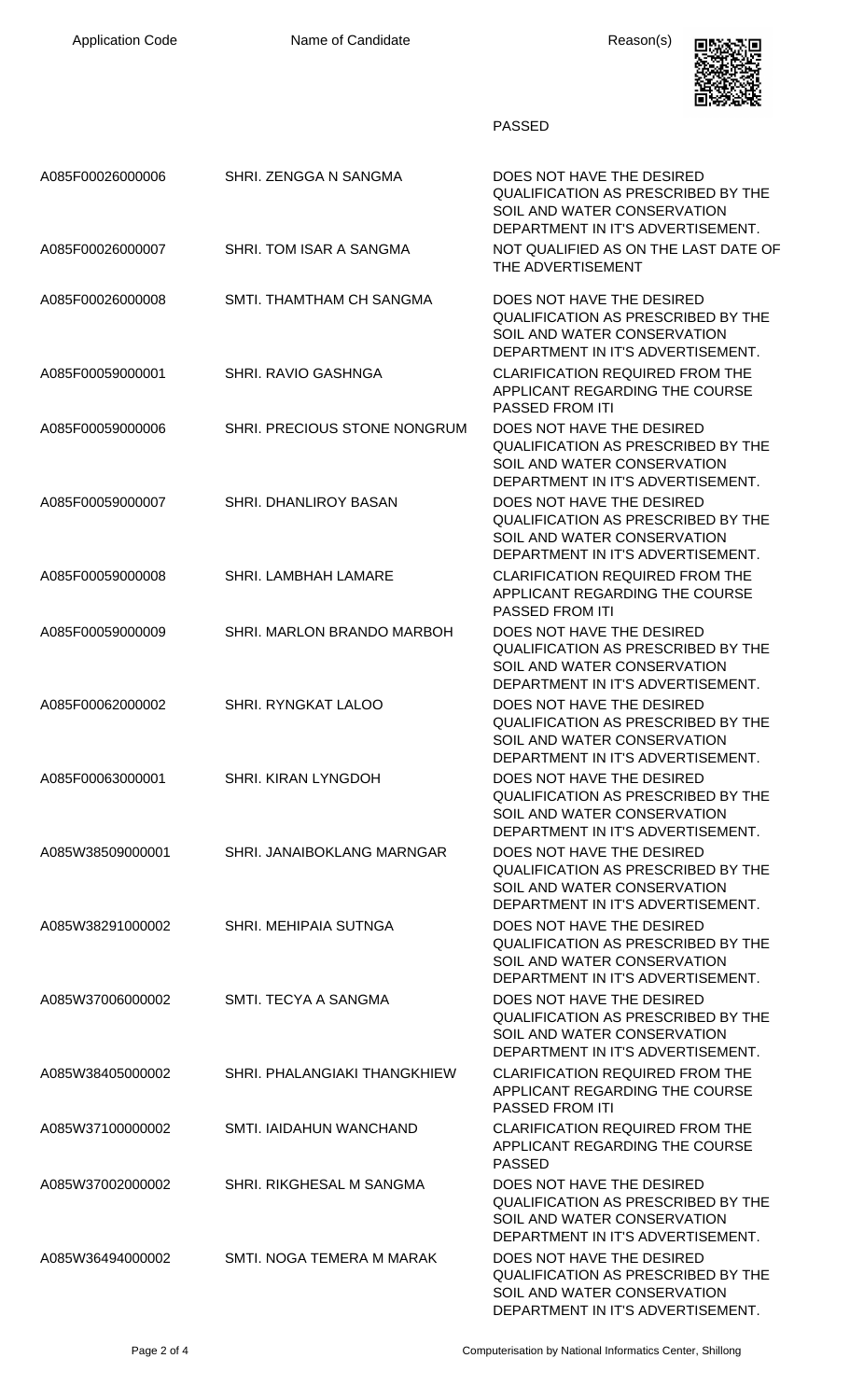| <b>Application Code</b> | Name of Candidate                          | Reason(s)                                                                                                                                  |
|-------------------------|--------------------------------------------|--------------------------------------------------------------------------------------------------------------------------------------------|
| A085W37014000002        | <b>SHRI. BILSRANG MARAK</b>                | DOES NOT HAVE THE DESIRED<br><b>QUALIFICATION AS PRESCRIBED BY THE</b><br>SOIL AND WATER CONSERVATION<br>DEPARTMENT IN IT'S ADVERTISEMENT. |
| A085W37108000002        | SHRI. KEVIN RANGKITBOK HUJON               | DOES NOT HAVE THE DESIRED<br><b>QUALIFICATION AS PRESCRIBED BY THE</b><br>SOIL AND WATER CONSERVATION<br>DEPARTMENT IN IT'S ADVERTISEMENT. |
| A085W37155000002        | SMTI. CHEASA CUTY KOKNAL<br><b>MARAK</b>   | DOES NOT HAVE THE DESIRED<br>QUALIFICATION AS PRESCRIBED BY THE<br>SOIL AND WATER CONSERVATION<br>DEPARTMENT IN IT'S ADVERTISEMENT.        |
| A085W37158000002        | SMTI, PRIYA NOKSERA R MARAK                | DOES NOT HAVE THE DESIRED<br><b>QUALIFICATION AS PRESCRIBED BY THE</b><br>SOIL AND WATER CONSERVATION<br>DEPARTMENT IN IT'S ADVERTISEMENT. |
| A085W37452000002        | SHRI. RIKTE M SANGMA                       | DOES NOT HAVE THE DESIRED<br><b>QUALIFICATION AS PRESCRIBED BY THE</b><br>SOIL AND WATER CONSERVATION<br>DEPARTMENT IN IT'S ADVERTISEMENT. |
| A085W38114000003        | SHRI. NICKORNING K MARAK                   | DOES NOT HAVE THE DESIRED<br><b>QUALIFICATION AS PRESCRIBED BY THE</b><br>SOIL AND WATER CONSERVATION<br>DEPARTMENT IN IT'S ADVERTISEMENT. |
| A085W37198000003        | SHRI. JERRY MATBHALANG HUJON               | DOES NOT HAVE THE DESIRED<br><b>QUALIFICATION AS PRESCRIBED BY THE</b><br>SOIL AND WATER CONSERVATION<br>DEPARTMENT IN IT'S ADVERTISEMENT. |
| A085W34624000003        | SHRI. GABRIEL GORDON<br><b>SHYMPLIANG</b>  | DOES NOT HAVE THE DESIRED<br><b>QUALIFICATION AS PRESCRIBED BY THE</b><br>SOIL AND WATER CONSERVATION<br>DEPARTMENT IN IT'S ADVERTISEMENT. |
| A085W32640000003        | SHRI. SHINING STAR KHARSATI                | DOES NOT HAVE THE DESIRED<br>QUALIFICATION AS PRESCRIBED BY THE<br>SOIL AND WATER CONSERVATION<br>DEPARTMENT IN IT'S ADVERTISEMENT.        |
| A085W32394000003        | SHRI. AIBORLANG KHONGSHEI                  | <b>CLARIFICATION REQUIRED FROM THE</b><br>APPLICANT REGARDING THE COURSE<br><b>PASSED FROM ITI</b>                                         |
| A085W37754000003        | SMTI. NARCISUS HAQUE GAZI                  | DOES NOT HAVE THE DESIRED<br><b>QUALIFICATION AS PRESCRIBED BY THE</b><br>SOIL & WATER CONSERVATION<br>DEPARTMENT IN IT'S ADVERTISEMENT    |
| A085W36638000004        | SMTI. MERINDA KHARSATI                     | DOES NOT HAVE THE DESIRED<br><b>QUALIFICATION AS PRESCRIBED BY THE</b><br>SOIL AND WATER CONSERVATION<br>DEPARTMENT IN IT'S ADVERTISEMENT. |
| A085W24871000004        | SHRI. PHRAIDE RANI                         | DOES NOT HAVE THE DESIRED<br><b>QUALIFICATION AS PRESCRIBED BY THE</b><br>SOIL AND WATER CONSERVATION<br>DEPARTMENT IN IT'S ADVERTISEMENT. |
| A085W37591000004        | SHRI. BANSAINLANG BLAH                     | DOES NOT HAVE THE DESIRED<br><b>QUALIFICATION AS PRESCRIBED BY THE</b><br>SOIL AND WATER CONSERVATION<br>DEPARTMENT IN IT'S ADVERTISEMENT. |
| A085W26825000004        | SHRI. JOEJOE CURLY KHARIR                  | DOES NOT HAVE THE DESIRED<br><b>QUALIFICATION AS PRESCRIBED BY THE</b><br>SOIL AND WATER CONSERVATION<br>DEPARTMENT IN IT'S ADVERTISEMENT. |
| A085W19751000005        | SHRI. KYRSHANBOKLANG RANI                  | DOES NOT HAVE THE DESIRED<br><b>QUALIFICATION AS PRESCRIBED BY THE</b><br>SOIL AND WATER CONSERVATION<br>DEPARTMENT IN IT'S ADVERTISEMENT. |
| A085W32108000008        | SMTI. SUKSANGME NENGMINZA<br><b>SANGMA</b> | DOES NOT HAVE THE DESIRED<br><b>QUALIFICATION AS PRESCRIBED BY THE</b><br>SOIL AND WATER CONSERVATION                                      |

Page 3 of 4 Computerisation by National Informatics Center, Shillong